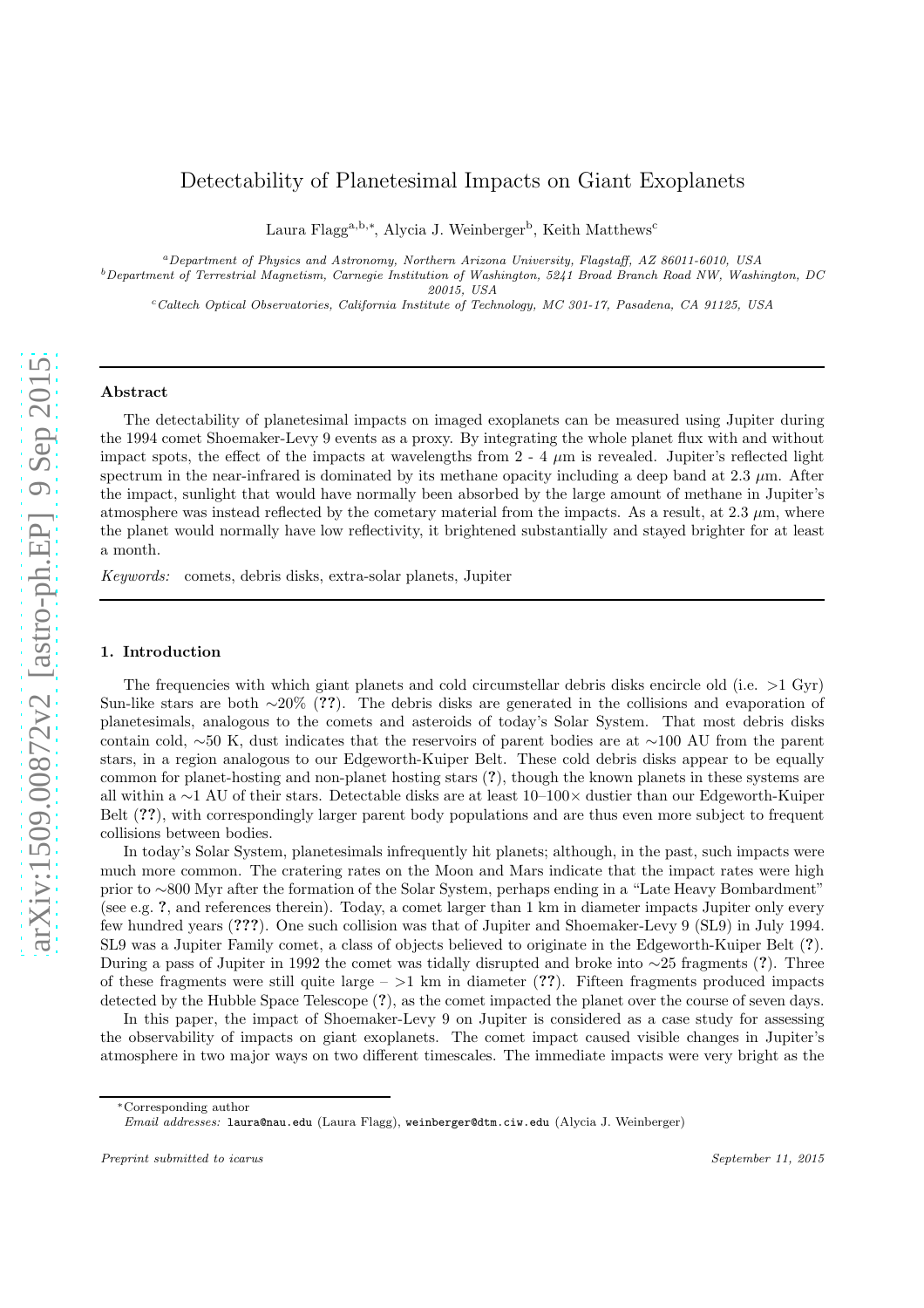bolides entered the Jovian atmosphere, but these effects lasted only seconds. Afterward a brightening due to thermal emission occurred that lasted on the order of several hours (?). These short duration phenomena are unlikely to be observed unless the timing of the comet impact is known in advance, as for SL9, or a planet were being continuously monitored. The second major effect of SL9 was to deposit high-altitude particulates that blocked sunlight from reaching the deeper atmosphere. The smallest particulates (<0.5  $\mu$ m) stayed at those altitudes for at least two years (?).

Jupiter's atmosphere contains 0.2% of methane, which has deep absorption bands in the near-infrared, especially near 2.3  $\mu$ m in the K-band and 3.3  $\mu$ m in the L-band (?). When SL9 debris at higher altitudes reflected photons from the sun and prevented them from being absorbed by the methane at lower altitudes, Jupiter appeared brighter near the impact spots long after the initial effects of the thermal heating had ended (?). Because of the tidal disruption, the fragments hit at a wide range of Jovian longitudes, efficiently covering the atmosphere at ∼45◦ South latitude.

For comparable effects to occur with impacts of comets and exoplanets, those planets must have a source of opacity in their atmosphere, like methane, whose absorption could be blocked by high-altitude particulates. The results from this paper should be applicable to exoplanets as current data and models indicate that exoplanets will have such a source of opacity (?).

# 2. Observations

Near-infrared observations of Jupiter were obtained at the Hale 200-inch Telescope at Palomar Observatory on 1994 July 22-27 UT, i.e. the nights following the last of the fragment impacts on 22 July. Followup observations were obtained over the next month on 16-19 August and 27-29 August. The only photometric nights were July 22-23, July 25-26, and August 28-29 UT.

Images were taken with the D78 Cassegrain camera, which employed a 256×256 HgCdTe (NICMOS3) array with a pixel size of  $0.125''$  square, for a field-of-view of  $32\times32$  arcsec. The camera was rotated to put the North-South axis of Jupiter along the detector columns. Over the ∼1 month of observations, Jupiter's apparent diameter ranged from approximately 37.7 to 34.2′′ (radius of 151 to 137 pixels) along the equatorial axis and from 35.2 to 32′′ (radius of 141 to 128 pixels) along the polar axis. More of the planet could be seen in the late August images than in the July images, as Jupiter was moving away from Earth during that time, going from a distance of about 5.24 AU to 5.78 AU. In addition, to avoid cosmetic defects on the  $\alpha$  array — dead pixels which would have prevented photons from the south pole from being counted — the planet was generally placed somewhat higher than center. Therefore, Jupiter was too large to completely fit on the detector, and a portion of the top of the planet was cut off in every image. The detector also had many bad pixels, but fortunately most of them were in the top half of the array and not near where the impact spots appeared. These pixels were replaced with the weighted average flux of surrounding pixels, which had minimal impact as the total planetary flux was calculated and not the detailed distribution of flux. Through July 25, a second instrument, Spectro-Cam 10, was mounted simultaneously with D78, and its pick-off mirror vignetted on the top of the D78 images. On July 26, condensation from its dewar dropped water onto D78, causing bright spots on the images. Again, while this contaminated the quality of the top part of the image, the lower part, with the impact spots, was unaffected.

The observations are summarized in Table [1.](#page-2-0) Sequences of images of Jupiter were collected across the K and L-bands. A typical sequence started with an image in a methane filter centered at 2.276  $\mu$ m with a bandwidth of 0.17  $\mu$ m. The sequence continued with images taken in 1% bandwidth continuously variable filter (CVF) at eight central wavelengths in the K-band (2.00, 2.05, 2.10, 2.14, 2.17, 2.20, 2.25, and 2.35  $\mu$ m). At the end of the K-band CVF sequence, another methane filter image was taken. The sequences finished with L-band CVF observations at 11 central wavelengths  $(3.00-4.00 \mu m \text{ at } 0.10 \mu m \text{ intervals})$ . In both bands, individual frame integration times were either 1 or 0.4 seconds, repeated and co-added to reach at least 10 seconds total integration time at each filter. In each sequence, the telescope was nodded to sky for an image after every image of Jupiter and these sky images were used for background subtraction.

Generally, two sequences were completed each night. Each image sequence lasted 20 minutes. During this time Jupiter rotated ∼12 deg. The 2  $\mu$ m data were previously used in ? for a study of the aerosol clouds formed by the impacts and the Jovian winds that dissipated them.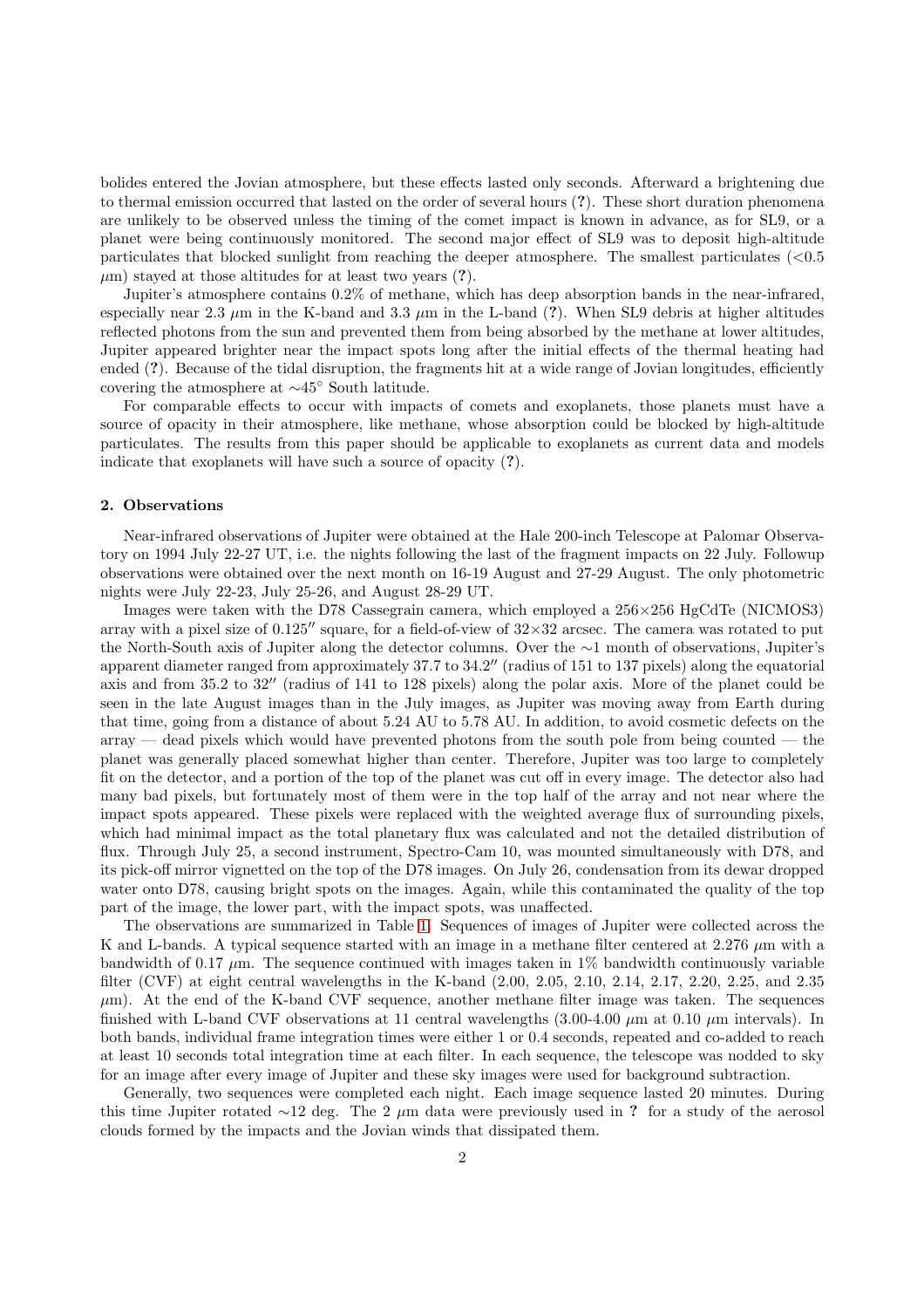| date       | times              | wavelengths  | int time     | airmass range  | longitude range |
|------------|--------------------|--------------|--------------|----------------|-----------------|
|            | UT                 | $\mu$ m      | sec          |                | degrees         |
| July 22    | 23:14 to 23:17     | 2.276        | 10           | $\overline{2}$ | $1-2$           |
| July 22    | 23:18 to 23:30     | $2.0 - 2.35$ | 20           | $1.9 - 2$      | $3 - 10$        |
| July 22    | 23:37 to 23:59     | $3.0 - 4.0$  | 40           | $1.7 - 1.9$    | 14-27           |
| July 23    | 00:00 to $00:22$   | $3.0 - 4.0$  | 40           | $1.6 - 1.7$    | 28-40           |
| July 23    | $02:14$ to $02:16$ | 2.276        | $\mathbf{1}$ | 1.4            | 114             |
| July 23    | 02:27 to 02:47     | $3.0 - 4.0$  | 40           | $1.4 - 1.5$    | 117-130         |
| July 23    | $02:54$ to $02:56$ | 2.276        | 20           | 1.5            | 134             |
| July 23    | $02:56$ to $03:04$ | $2.0 - 2.35$ | 20           | 1.5            | 135-140         |
| July 23    | $03:06$ to $03:10$ | 2.276        | 20           | 1.5            | 141             |
| July 25    | 23:30 to 23:35     | 2.276        | 10/20        | 1.8            | 102             |
| July 25    | 23:35 to 23:46     | 2.0-2.35     | 20           | $1.7 - 1.8$    | 105-111         |
| July 25    | 23:47 to 23:48     | 2.276        | 10           | 1.7            | 112             |
| July 25-26 | 23:49 to 00:23     | $3.0 - 4.0$  | 80           | $1.5 - 1.7$    | 113-133         |
| July 26    | $00:41$ to $01:16$ | $3.0 - 4.0$  | 80           | $1.4 - 1.5$    | 145-166         |
| July 26    | $01:30$ to $01:32$ | 2.276        | 0.8          | 1.4            | 174             |
| July 26    | $02:18$ to $02:19$ | 2.276        | 20           | 1.4            | 203             |
| August 28  | 23:02 to 23:23     | $3.0 - 4.0$  | 40           | $1.5\,$        | 177-187         |
| August 28  | 23:24 to 23:25     | 2.276        | 20           | 1.5            | 191             |
| August 28  | 23:26 to 23:36     | $2.0 - 2.35$ | 20           | 1.5            | 192-198         |
| August 28  | 23:37 to 23:42     | 2.276        | 10/20        | $1.2 - 1.5$    | 199             |
| August 29  | $00:45$ to $00:56$ | 2.276        | 10           | 1.5            | 246             |
| August 29  | $00:57$ to $01:07$ | $2.0 - 2.35$ | 20           | 1.6            | 247-253         |
| August 29  | $01:08$ to $01:09$ | 2.276        | 20           | 1.6            | 254             |
| August 29  | $01:09$ to $01:45$ | $3.0 - 4.0$  | 80           | 1.6 to 1.7     | 255-275         |
| August 29  | 01:47 to 01:48     | 2.276        | 20           | 1.7            | 278             |
| August 29  | $01:49$ to $01:59$ | $2.0 - 2.35$ | 20           | $1.7 - 1.8$    | 278-284         |
| August 29  | $02:00$ to $02:01$ | 2.276        | 20           | 1.8            | 285             |
| August 29  | $02:06$ to $02:21$ | $3.0 - 3.7$  | 40           | $1.9 - 2.0$    | 289-297         |

<span id="page-2-0"></span>Table 1: Sequences of images of Jupiter taken at the given dates, times, and wavelengths.

|           | star K band magnitude L band magnitude |      |
|-----------|----------------------------------------|------|
| HD 129655 | 6.69                                   | 6.66 |
| HR 5107   | 3.06                                   | 3.05 |
| HR 6707   | 3.20                                   | 3.15 |
| HR 6147   | 2.26                                   | 2.18 |
| HD 161903 | 7.02                                   | 6.98 |

Table 2: The standard star magnitudes for HD 129655, HR 6707, and HD 161903 were adopted from ? and HR 5107 and HR 6147 from CIT unpublished measurements (G. Neugebauer, personal communication).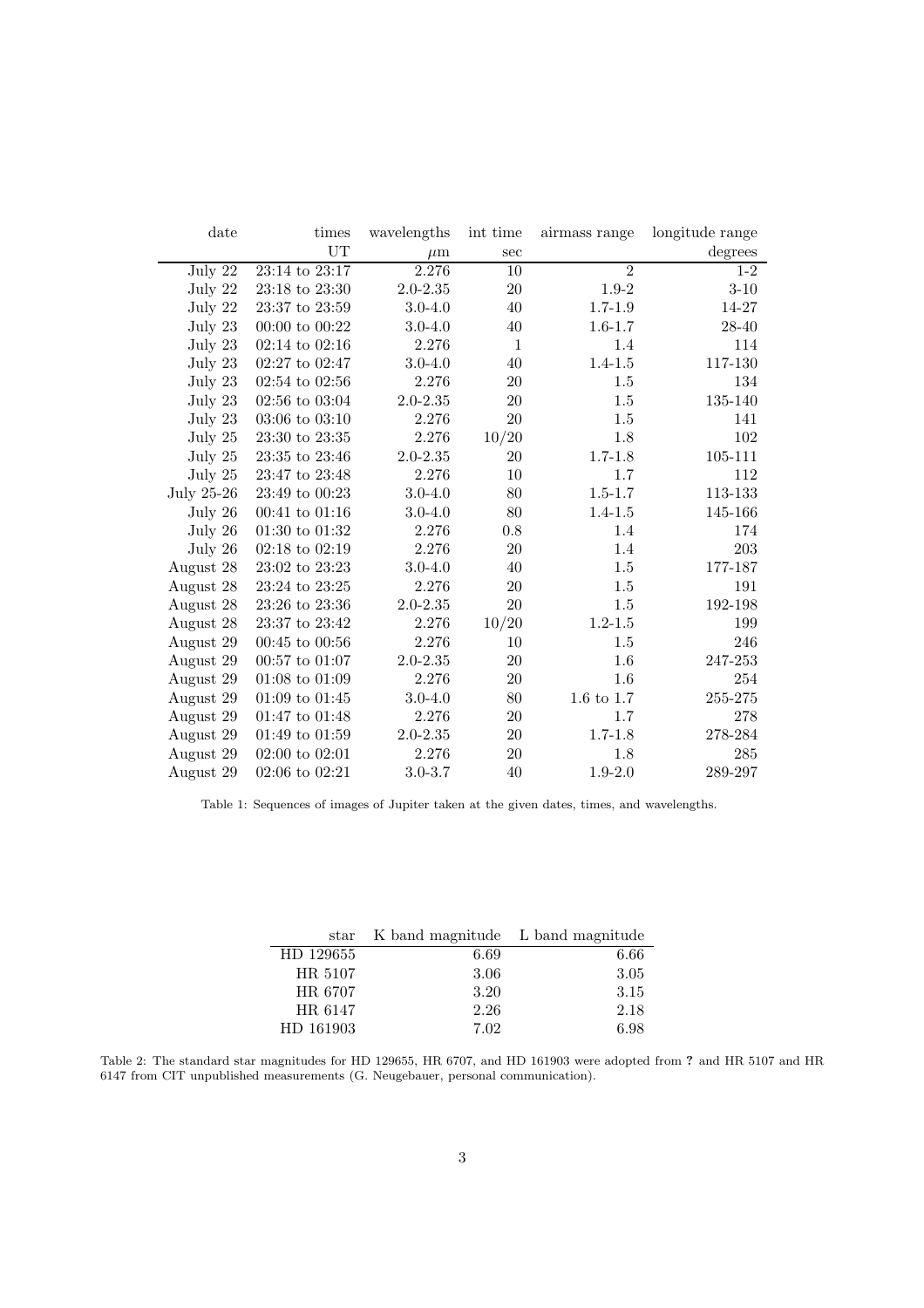Standard stars with known magnitudes (Table [2\)](#page-2-0) were observed on the three photometric nights, as summarized in Table [3.](#page-3-0) These bright stars were nodded on the detector for sky subtraction. HR 5107 was streaked with the chopping secondary to avoid saturation.

| date | times (UT)                 |                                                                    | stars airmass range |
|------|----------------------------|--------------------------------------------------------------------|---------------------|
|      | July 23 $03:11$ to $03:43$ | HD 129655                                                          | -1.3                |
|      | July 26 $01:33$ to 02:07   | HD 129655, HR 5107                                                 | $1.2 - 1.3$         |
|      |                            | August 28-29 23:57 to 00:39 HD 129655, HR 6707, HR 6147, HD 161903 | $1.2 - 1.7$         |

<span id="page-3-0"></span>Table 3: Standard stars used on the given nights.

## 3. Data Analysis

#### *3.1. Image Processing*

Basic imaging processing steps were: a linearity correction for the response of each pixel, sky subtraction using the offset sky image, and flat-fielding to correct for pixel-to-pixel response variations. The flat-field image was created by dark subtracting average sky images at 2.27  $\mu$ m and 3.5  $\mu$ m for the K-band and L-band observations respectively.

A large number of bad and intermittently bad pixels had to be identified and corrected. To determine the location of these pixels, about 50 images with high signal-to-noise ratios were randomly chosen. In each image, obviously bad pixels, those with values over two orders of magnitude different from any surrounding pixels, were identified first. Then, pixels off by one order of magnitude or more were added to a second list in order to cross check. If a pixel was listed for 75% of the files, it was included in a general bad pixel mask. To determine which pixels were bad for each specific image, a program was created that went through each file and determined which pixels were not within two orders of magnitude of the median of the surrounding pixels. This was combined with the general bad pixel mask to create a mask for each individual file.

Sky subtraction using the offset sky images was imperfect due to the time difference between the image of Jupiter and its corresponding blank sky image. An additional sky correction was made by finding an average value of the pixels outside the planet by at least 10 pixels. Not included were pixels contaminated or vignetted or marked as a bad pixel by the image's bad pixel mask. After an initial sky average was calculated, any pixel whose value was not within 3 sigma of this average was excluded, and a second average was calculated. This second average was what was subtracted from the image.

Each pixel marked as a bad pixel needed to be corrected. Pixels within three pixels of the bad one are used to calculate a new value based on their average, with pixels closer to the bad pixel being weighted more than pixels further away. Other bad pixels within the three pixel radius are excluded.

#### *3.2. Photometric Calibration*

The standard star magnitudes for HD 129655, HR 6707, and HD 16190 were adopted from ? and HR 5107 and HR 6147 from CIT unpublished measurements (G. Neugebauer, personal communication) (see Table [2\)](#page-2-0). Standard stars were observed at airmasses of  $\sim$  1-1.8.

Basic image processing for the standard star frames was the same as described in the previous section. In each of the two standard star images, a 2D Gaussian fit was used to determine the center of the star. Aperture photometry was done in a 20 pixel radius except for the elongated images of HR 5107, in which a rectangular mask was used. The aperture was large enough to encompass all of the stellar flux.

The airmass correction was calculated using the standard airmass correction for Palomar.

### *3.3. Whole Planet Photometry*

In order to compute the total brightness of Jupiter at each wavelength and time, we had to identify the pixels belonging to the planet in each image. Because Jupiter bulges at the equator, its shape was treated as an ellipse with values of its semi-major and semi-minor axes required. The equatorial radius of Jupiter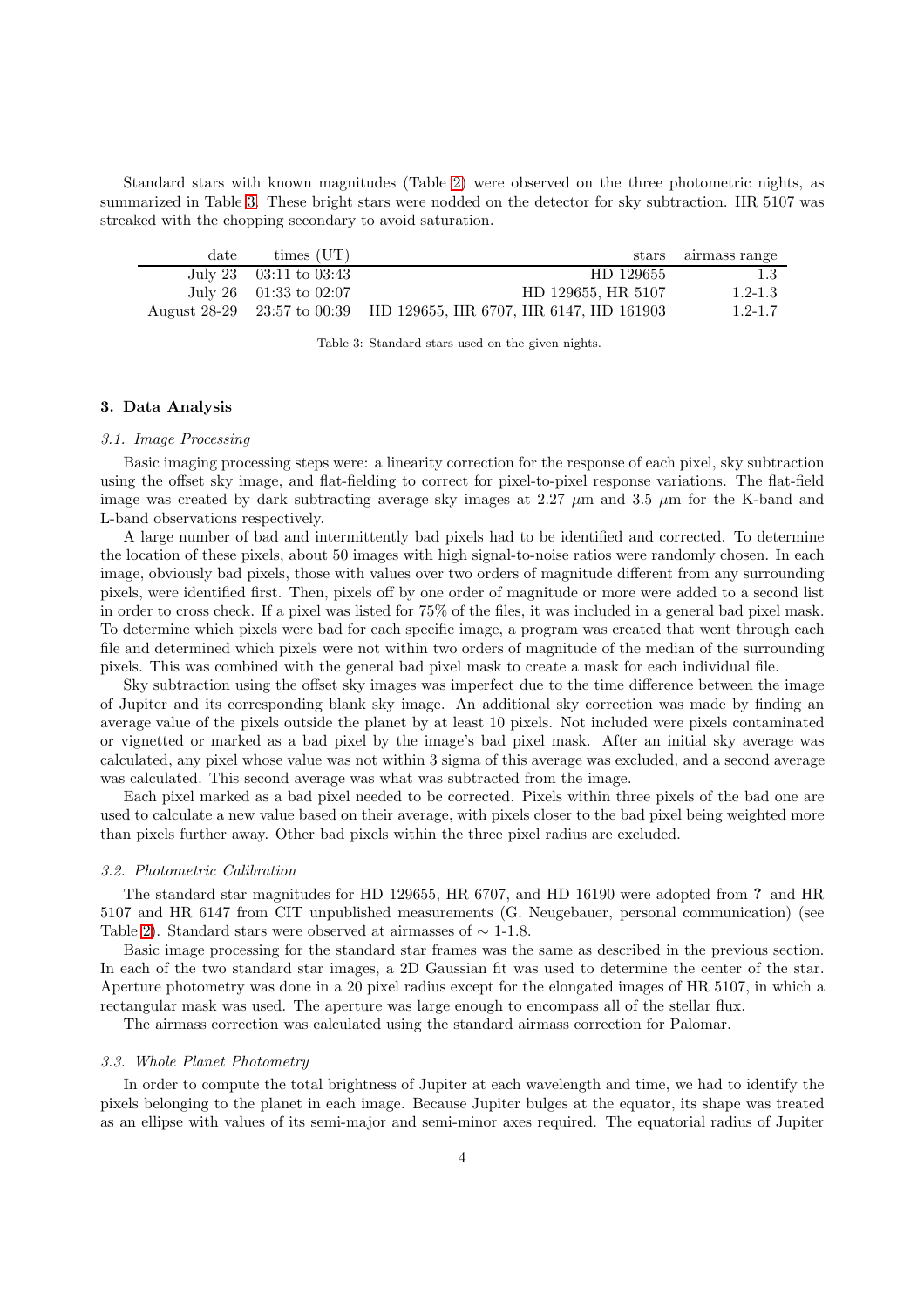

Figure 1: An example of a recreation of Jupiter, using an image taken on July 25 at 2.27  $\mu$ m. The blue box indicates what was in the original image. Everything outside of the blue box had to be extrapolated. The sides that were cut off were extrapolated by averaging the flux for that latitude. The north pole was extrapolated by duplicating the south pole but at half its flux. The scaling in this image is the square root of the flux, so that the different latitudes can be more easily seen.

is 71492 $\pm$ 4 km, and the polar radius is 66854 $\pm$ 10 km (?). As the uncertainties in the radii are negligible, they were ignored in the calculations. As observed, the radius in pixels was:

$$
r=\frac{206265}{0.125}arctan(\frac{R}{d})
$$

where R is the radius of Jupiter in km,  $d$  is the distance from Earth to Jupiter in km, 206265 is the number of arcseconds in one radian, and 0.125 is the pixel scale of the camera.

An ellipse with those measurements was manually aligned with each image, and the center of the ellipse taken as the center of the planet.

The JPL HORIZONS  $(?)^1$  $(?)^1$  ephemeris was used to determine the central longitude of the planet and its radius at the time of each image. The planet was divided into three regions based on latitude. The first was the region where the planet was impacted, which ranged from approximately 60° south latitude to 30° south latitude, the south polar region which is everything south of the spots region (i.e. 30◦ S), and a region near the equator that was relatively symmetric with respect to longitude from approximately 15◦ south latitude to the equator.

Unobserved areas of the planet were extrapolated as follows. The average pixel value in every detector row (latitude) sampling the planet was used to extrapolate the image out to the ephemeris radius. For the north polar region, the south pole region was duplicated but at half its flux. The flux was halved because the north polar region has less total brightness than the south polar region (?). In each sequence of images, the flux from each region was summed.

We did not have observations of Jupiter in the same filter sequence prior to the impacts. However, we can construct a model of a pre-impact Jupiter-like planet, i.e. a gas giant planet with much of its flux coming from the poles, by combining two polar regions (i.e. duplicating the measured south polar region in the north) and a central region, which is everything between 60◦ north latitude and 60◦ south latitude. The pixels in the central region were set at the average flux from around Jupiter's equatorial region between 0°

<span id="page-4-0"></span><sup>1</sup>http://ssd.jpl.nasa.gov/?horizons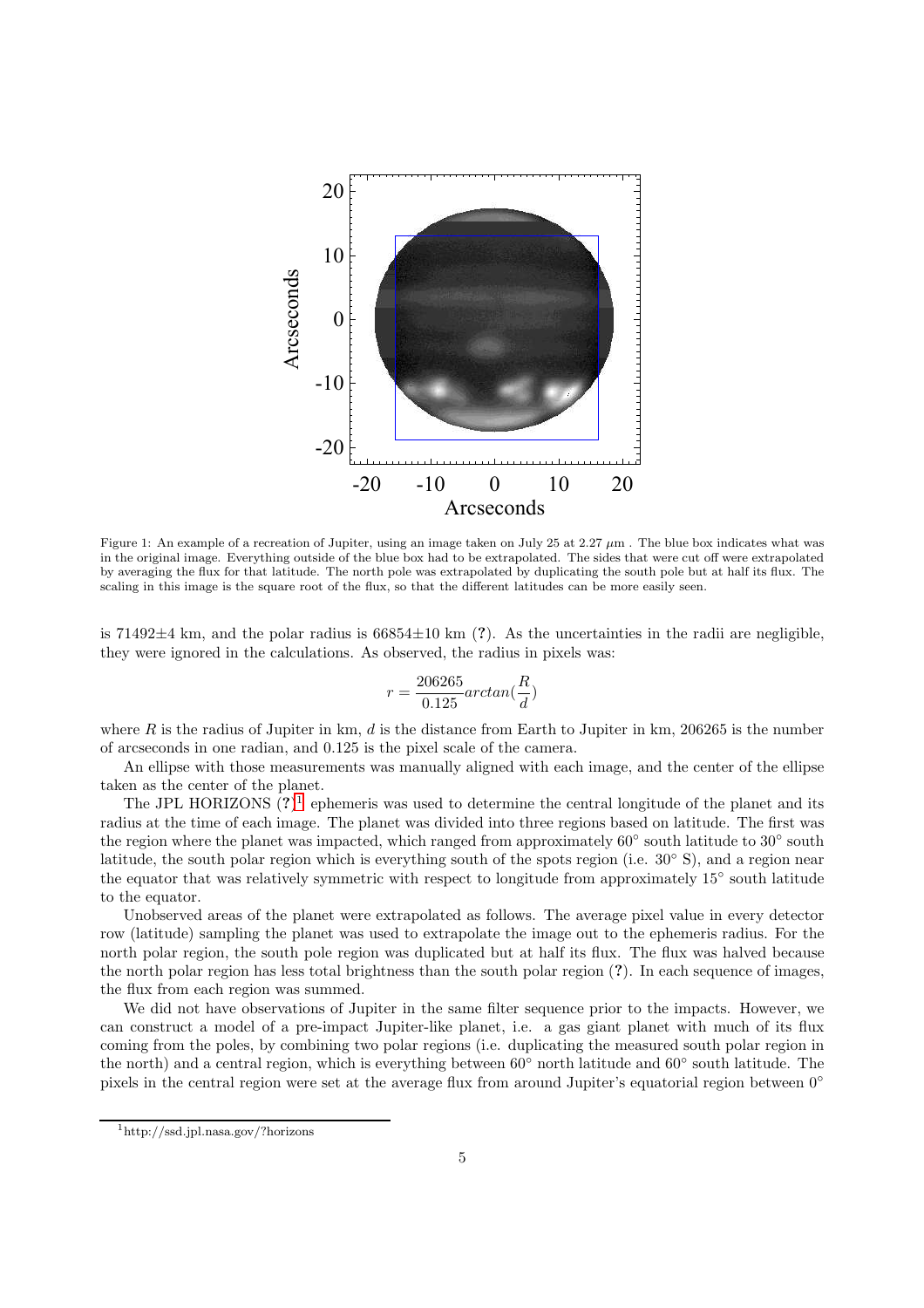

<span id="page-5-0"></span>Figure 2: An example of the model giant planets created at  $2.27 \mu m$ . These model planets were based on Jupiter with much of the flux coming from the poles. They are identical in the two polar regions and the central region from 60◦ north latitude to 30◦ south latitude. The pixels in the central region are set at the average flux from around Jupiter's equatorial region between 0° and 10° north latitude. From 30° south latitude to 60° south latitude, the figure on the left has the post-impact planet with impact spots, while the figure on the right, representing the pre-impact planet, has an extended central region.

and 10◦ north latitude. A Jupiter-like planet after the SL9 impact consists of the same two polar regions, a similar central region from 60° north latitude to 30° south latitude, and the impact spots from 30° south latitude to 60◦ south latitude.

For each sequence of images, we measure the surface brightness of the planet in each of the three regions and construct a simulated planet. The measured pixel values are converted to magnitude by taking their logarithm multiplied by -2.5. A specific airmass correction for each region or planet was added to this magnitude.

$$
AMC = z - (am - 1.0) * amc
$$

where  $z$  is the zeropoint for the wavelength,  $am$  is the airmass for the image from which the planet or region was taken, and *amc* is the general airmass correction for the wavelength.

The apparent planet albedo, i.e. the planetary radiance divided by the incoming Solar flux, is given by:

$$
\frac{I}{F} = \frac{\pi r^2}{\Omega} 10^{0.4(K-m)}
$$

where r is the Jupiter-Sun distance in AU,  $\Omega$  is the pixel solid angle, K is the apparent magnitude of the Sun (e.g. ?).

# 4. Results

Exoplanets will not be spatially resolved, so total integrated planet brightness would be the only measurable quantity. Brightness is a function of the planet's distance from the star — which can be estimated and corrected for — and the planet's total albedo. We examined how this total albedo would compare at three different times: prior to the impacts, the early days following the impacts, and a month after the impacts.

To compare what a planet with impact spots would look like to one without impact spots, the ratio of I/F from the model giant planets, such as the ones in Figure [2,](#page-5-0) was taken. The impacts would be most easily detected at wavelengths where this ratio is very high. The results are displayed in Figure [3.](#page-6-0) At most wavelengths, the difference between the two was negligible. Wavelengths at which the planet is already very bright are those without major sources of atmospheric opacity. For example, in the K-band, the increase pre to post impacts in brightness is much less obvious at  $2.0-2.10 \mu m$  than it is at  $2.25-2.35 \mu m$ , as shown in Figure [4.](#page-6-1) In the region of deep methane absorption centered at 2.3  $\mu$ m, the planet became ∼2 times brighter after the impacts than it was before. However, in the L-band there was no difference, even at wavelengths with deep methane absorption (See section 5.1).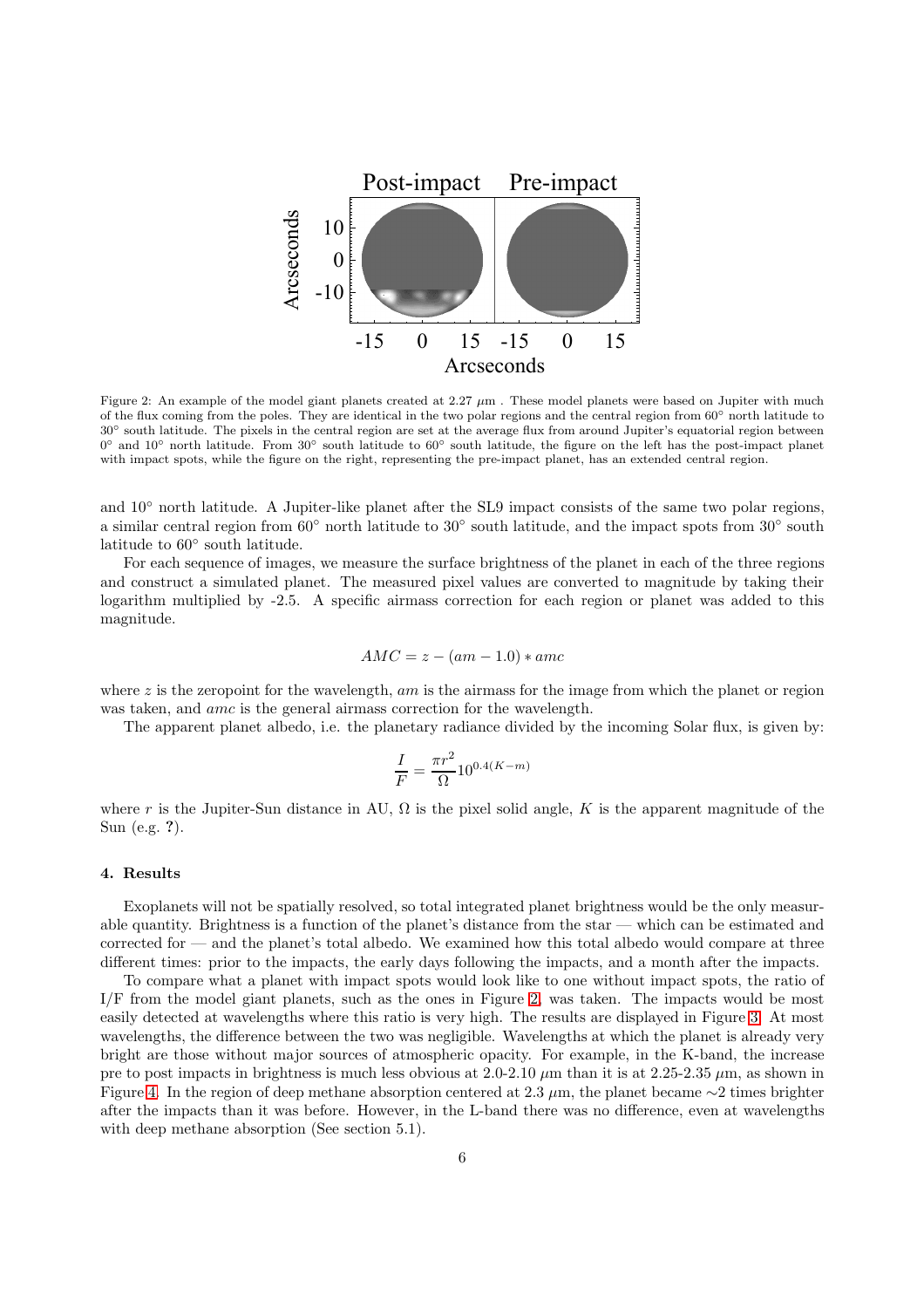

<span id="page-6-0"></span>Figure 3: (Left) The ratio of  $I/F$  between the model planets with impact spots to the model planets without impact spots as a function of K-band wavelength. At most wavelengths, the difference between the two was negligible, resulting in a ratio near 1. However, near 2.3 µm, where there is deep methane absorption, the change was much more noticeable. (Right) Same ratios for the L-band. Despite a deep methane absorption band near  $3.3 \mu m$ , the ratio shows no change as a function of wavelength. Thermal emission leaking out of the planet apparently swamps the signal of the impact clouds. The data from the different days are artificially off-set in wavelength for clarity.



<span id="page-6-1"></span>Figure 4: Reproductions of Jupiter from August 29 at 2.0, 2.1, 2.17, and 2.25  $\mu$ m. At shorter wavelengths, the impact spots are more difficult to see, because the rest of the planet is so bright. In the methane band, which is prominent at the longer wavelengths, the rest of the planet is fainter, so the spots are clearer.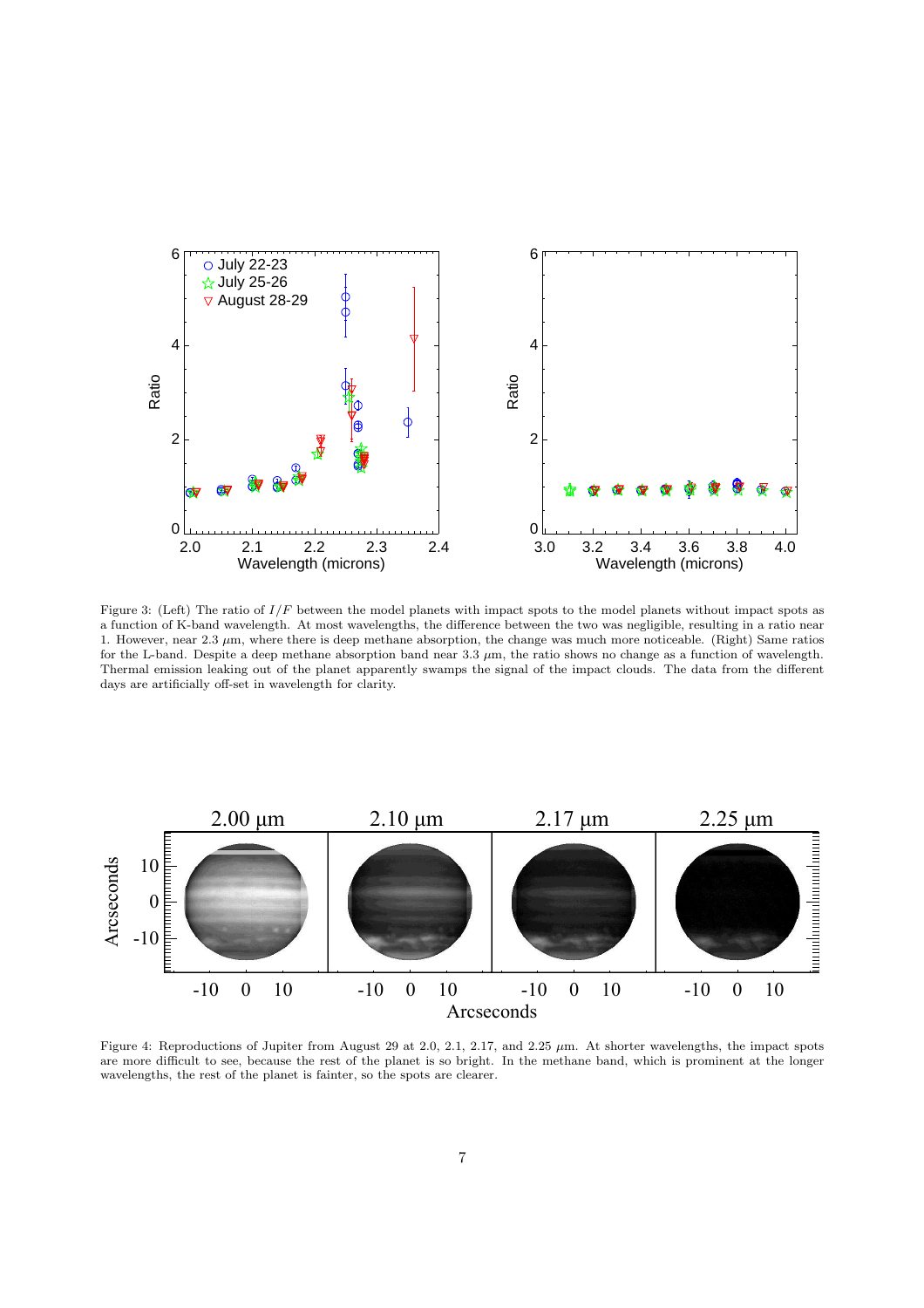

<span id="page-7-0"></span>Figure 5:  $I/F$  spectra at K and L bands compared across three dates from July - August 1994. There was very little overall change in brightness from July 23, the day after the last of the fragments impacted Jupiter, to August 29, the last day of our follow-up observations. Over time, winds dispersed the material that was concentrated in the area of the impacts spots in July. So in August, while the individual spots are not as bright, they cover a larger area and the total flux is about the same. The data from the different days is artificially off-set in wavelength for clarity.



<span id="page-7-1"></span>Figure 6: Jupiter in late July versus late August. Over time, winds dispersed the material that was concentrated in the area of the impacts spots in July. Jupiter appears smaller in the August figure as it was further away from Earth at the time. The scaling in this image is the square root of the flux, so that the different latitudes can be more easily seen.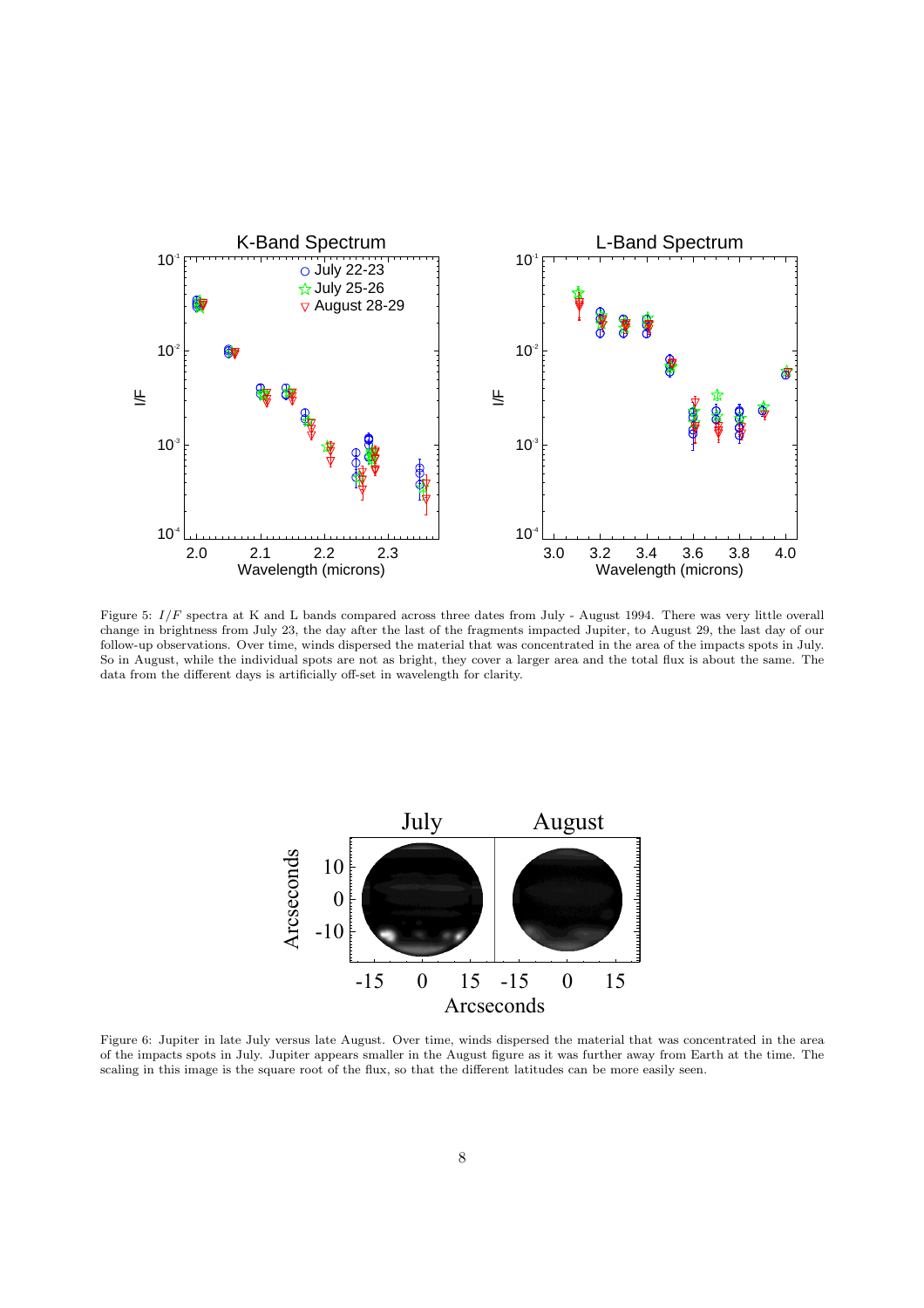

<span id="page-8-0"></span>Figure 7: Longitude dependence of  $I/F$  at 2.276  $\mu$ m and at 3.4  $\mu$ m. The difference in flux is due to the fact that the impacts, as well as other atmospheric features such as clouds and storms, were not homogeneously distributed across different longitudes.

Also of interest was how the total flux changed over the first month following the impacts. Figure [5](#page-7-0) shows the total brightness of the impacted planet with wavelength in the K-band and L-band compared across the photometric days. There was very little overall change in brightness from July 23, the day after the last of the fragments impacted Jupiter, to August 29, the last day of our follow-up observations. This was also noted in ?. Over time, winds dispersed the material that was concentrated in the area of the impacts spots in July. So in August, while the individual spots are not as bright, they cover a larger area and the total flux is about the same, as shown in Figure [6.](#page-7-1) Evidently the settling time of the particulates exceeded a month. Thus an observer of Jupiter as an exoplanet would see a brightening of the planet over the week-long timescale of the impacts followed by months of constant to very slowly decreasing brightness.

One complication in deriving a global behavior from our data is that each image sequence covers a different range of Jovian longitudes. Since the impact spots were not homogeneously distributed on the planet, images centered at different longitudes have different flux as shown in Figure [7.](#page-8-0) This is also the cause in the difference in  $I/F$  within one night for a given wavelength, as Jupiter rotates very quickly, with a rotation period of just under 10 hours (?, and references therein). To examine the variability of the planet with time after the impacts, we use only data taken at longitudes between 165° and 225° to get a more direct comparison. These longitudes were chosen because there were data from both months in the K-band. Figure [8](#page-9-0) shows the ratio of the model planets with impact spots to those without impact spots from only those longitudes, and the effect is more obvious. However, the observations in the L-band had no overlap in longitude for the photometric days, as shown by Figure [7.](#page-8-0) This made it impossible to do a direct comparison between days.

#### 5. Discussion and Conclusions

## *5.1. Analysis and Explanation of Results*

At the wavelengths where methane has strong absorption features, Jupiter's atmosphere has very high opacity. Results show that the typical atmospheric pressure level probed by K-band observations drops from a few hundred mbar outside the 2.3  $\mu$ m methane band to ∼40 mbar inside it (?). The SL9 impact spots, which are probably composed of sub-micron aerosols (?), are bright in the near-infrared because they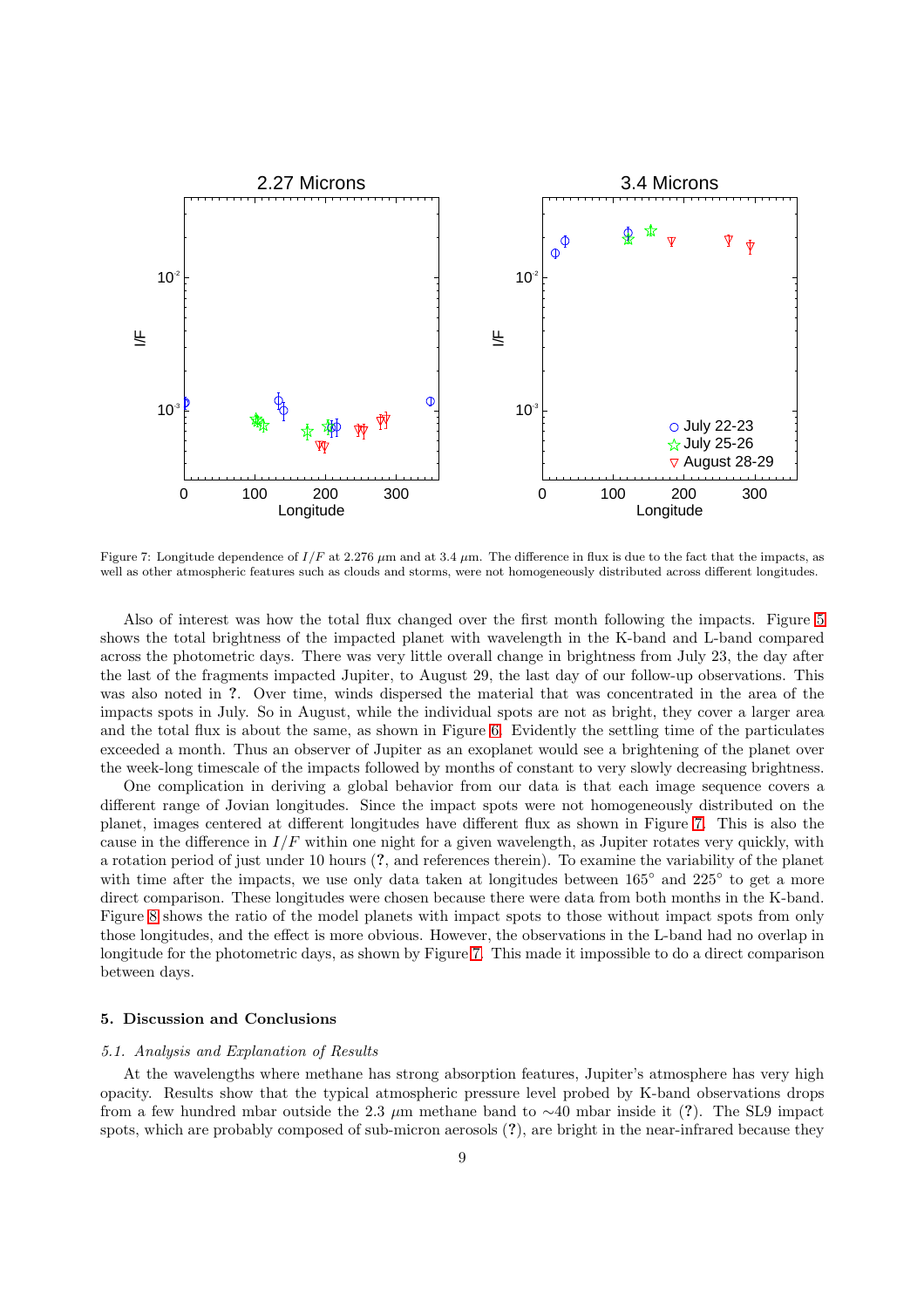

<span id="page-9-0"></span>Figure 8: The ratio of  $I/F$  between the model planets with impact spots to the model planets without impact spots for images with central longitudes between 165° and 225°, comparing  $I/F$  from July and August. The data from the different days is artificially off-set in wavelength for clarity.

efficiently reflect sunlight before it reaches altitudes where it can be absorbed by methane. Their nearinfrared brightness is comparable to that generated by the polar hazes, which are composed of hydrocarbon aerosols, i.e. submicron particles, generated in Jupiter's atmosphere by energetic particles launched off Io and carried to Jupiter along its magnetic field lines (??). In general, it is not known if exoplanets will have bright poles due to high altitude hazes, such that viewing angle will also affect the contrast between comet-deposited material and intrinsic haze. After a month, particles smaller than 0.1  $\mu$ m would not have settled below 40 mbar while particles smaller than  $0.5 \mu m$  would not settle below 100 mbar (?).

Although Galileo data shows that the  $3.3 \mu m$  methane band also probes only the very uppermost layers of the atmosphere ∼1 mbar, (?) the L-band images of Jupiter show that there are bright bands of emission that do not correspond to the reflective areas at K-band. Figure [9](#page-9-1) shows no difference between the model planet images at that wavelength, so we conclude that there is thermal emission leaking out, comparable in magnitude to the scattered light off the impact spots.



<span id="page-9-1"></span>Figure 9: Reproductions of Jupiter from August 29 at 3.2, 3.4, 3.7, and 3.9  $\mu$ m. At these wave lengths, the central latitudes are much brighter, thus making the spots undetectable, even in the methane band.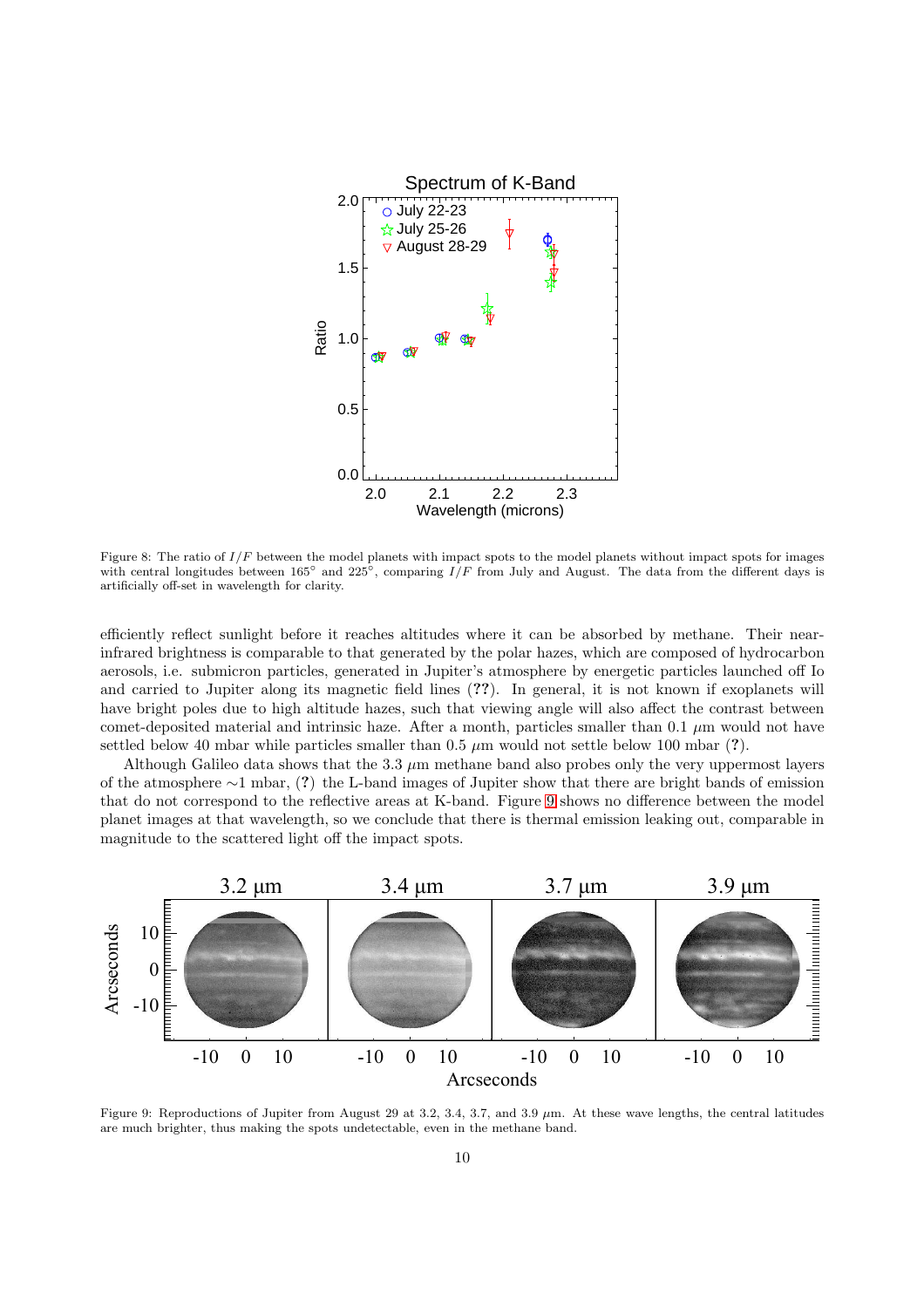#### *5.2. Imaging Exoplanets*

At present, the few directly imaged exoplanets known (e.g. HR 8799 bcde (?)) are young, warm bodies glowing in their own thermal emission. Although these planets are embedded in massive debris disks, their internal emission would likely wash out the effects of impacting planetesimals. Current extreme adaptive optics systems designed for planet-finding, such as GPI (?) and SPHERE (?) should directly image young luminous planets. The ability to detect cool planets, such as Jupiter with a surface temperature of ∼130◦ K (?), is probably left to future giant telescopes and high contrast space missions. Proposed coronagraphs that can achieve a contrast ratio of better than  $10^{-9}$  will be able to image these planets with separations of greater than 0.2′′(?). Atmospheric properties of warm planets are determined by measuring their spectra at multiple wavelengths, and the presence of methane and other molecules are used to determine their temperatures and compositions. This technique will not change in the era when cooler planets can be observed in scattered light. Already, there are ∼10 planets detected with the radial velocity method around main sequence stars with ages comparable to that of the Sun that are also amenable to high contrast imaging observations. More will be found as RV surveys continue for longer durations, and these will be the set of planets most amenable to direct imaging with future instruments. (W. Traub, personal communications)

## *5.3. Planetesimal Impact Detection*

Detecting these planetesimal impacts is important for several reasons. The effect of planetesimal impact spots would be a source of signal and a source of obscuration. Because the planetesimal does not affect every longitude equally, bright spots that last many months could allow the rotation rate of an exoplanet to be determined using the photometric variations as a function of longitude. However, as accurate spectra are necessary to learn important information about planets, anything that might alter the spectra has to be taken into account, and given the length of time (i.e. many months) it takes the spots to fade, reflected light from the impact spots could obscure the molecular absorption bands normally used to determine atmospheric composition. The equivalent widths of molecular absorption lines will be lower than expected if high altitude clouds conceal the main sources of atmospheric opacity. Additionally, high impact rates could affect the atmospheric composition of giant planets over time, both due to the energy released by the impactors and by introducing, and keeping in non-equilibrium, molecular species that would not be found in equilibrium (?). For example, Jupiter has water in its stratosphere, i.e. above its water condensation level, only because of the SL9 impact (??). While detailed spectroscopy of extrasolar planets such as that of solar system planets will never be feasible, knowing the cometary impact rate would allow realistic models of the evolution of an exoplanet's atmosphere.

To show the same effect that SL9 caused on Jupiter, an exoplanet would need to show deep methane absorption. Methane has already been found in some hot Jupiters (e.g. ?). And fortunately, it seems likely that cooler exoplanets will also have methane. All of the outer Solar System planets have higher methane mixing ratios than Jupiter (????). As these are the coldest planets imaged, with temperatures down to  $~\sim 65$ ° K for Neptune (?), methane could be the primary source of opacity for any exoplanet cooler than Jupiter. And models indicate that there is significant methane absorption in the K-band in planets with effective temperatures up to at least  $800°$  K (?). Even if there are cold exoplanets where methane is not a source of opacity, they are likely to have other molecular species, such as carbon dioxide or ammonia; comparable measurements could be made at wavelengths where those molecules have absorption bands.

A planet covered in haze due to abundant aerosols would have less detectable comet impacts because it has less detectable atmospheric absorption lines. Aerosol formation is not well understood and is certainly related to poorly understood vertical mixing that either does or does not bring methane above the condensation pressure. Essentially what the impact does is mimic the reflective effect of such aerosols. When the depths of cool exoplanet molecular lines are eventually measured, comet impacts will be a source of particulates that could mimic large-coverage hazes. Looking at atmospheres over several years, to see if the particulates settle out or not, and determining if the planets sit in systems with debris disks can help distinguish the source of the high-altitude particulates.

For a planet that was impacted as rarely as Jupiter is now, there is a low probability of observing the planet during the time when the impact spots were still visible. Planetesimals as small as 200 m could leave